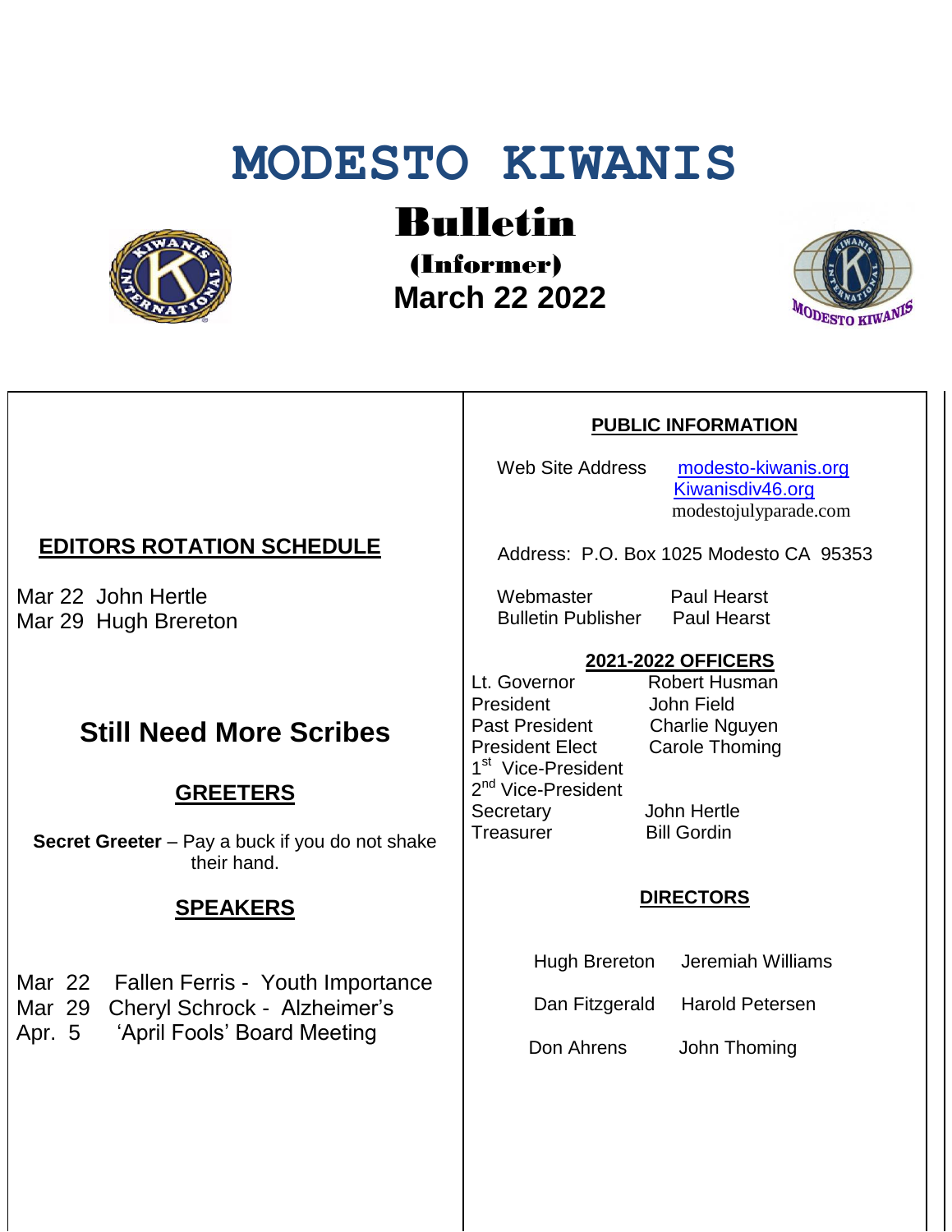## CTO Prez **John Field**

Pledge led by **Hugh B**

Patriotic Song, the Duo of **Jeremiah & Don** tried three times and finally got it right on the  $3^{\text{rd}}$ ! Invocation via *Carole T*

#### Guests:

**Brian Ferguson**, Sea Scouts Kiwanis  $1<sup>st</sup>$  lady, Chris

Crab/Cioppino Event

## **Craig:**

360 tickets sold - 329 served - 1 meal left over! Purchase 350 lbs. of Crab, service size 1 lb./meal so we are missing 21lds of crab… somewhere Only one outstanding ticket payment. We discussed some future adjustment to the project.

(scribe's phone went off, crum!)

# **Hugh**, Impressed with **Craig & crew!**

**John F, - Harold** got a haircut and looks 10 years older. He got it for his birthday which he paid \$20 for a moment of silence.

**John T** had a birthday too! He paid \$20 for all the ladies to sing happy birthday! He also got hugs & Kisses

**Charlie** had his 15<sup>th</sup> anniversary, paid \$15 for his trip to Santa Cruz with family. Also paid \$5 for Craig & company for the Crab/Cioppino event

Brian Ferguson:

 Sea Scouts. Kiwanis has been part of their original 1937 Charter.

 Brian spent 4 years in the Navy, 25 years as a teacher and 2018 chairing Sea Scouts.

 BSA and the local BS Chapter have no direction, no local Director and no money.

 Kiwanis paid 2016-18 dues even though there was no organization.

 **Dan Fitzgerald** helped reorganize the group with Boy Scout help and no support of the local school system. Their current membership is 5 kids, no adults helping. With no help for the last 3 years and no local support except for Kiwanis,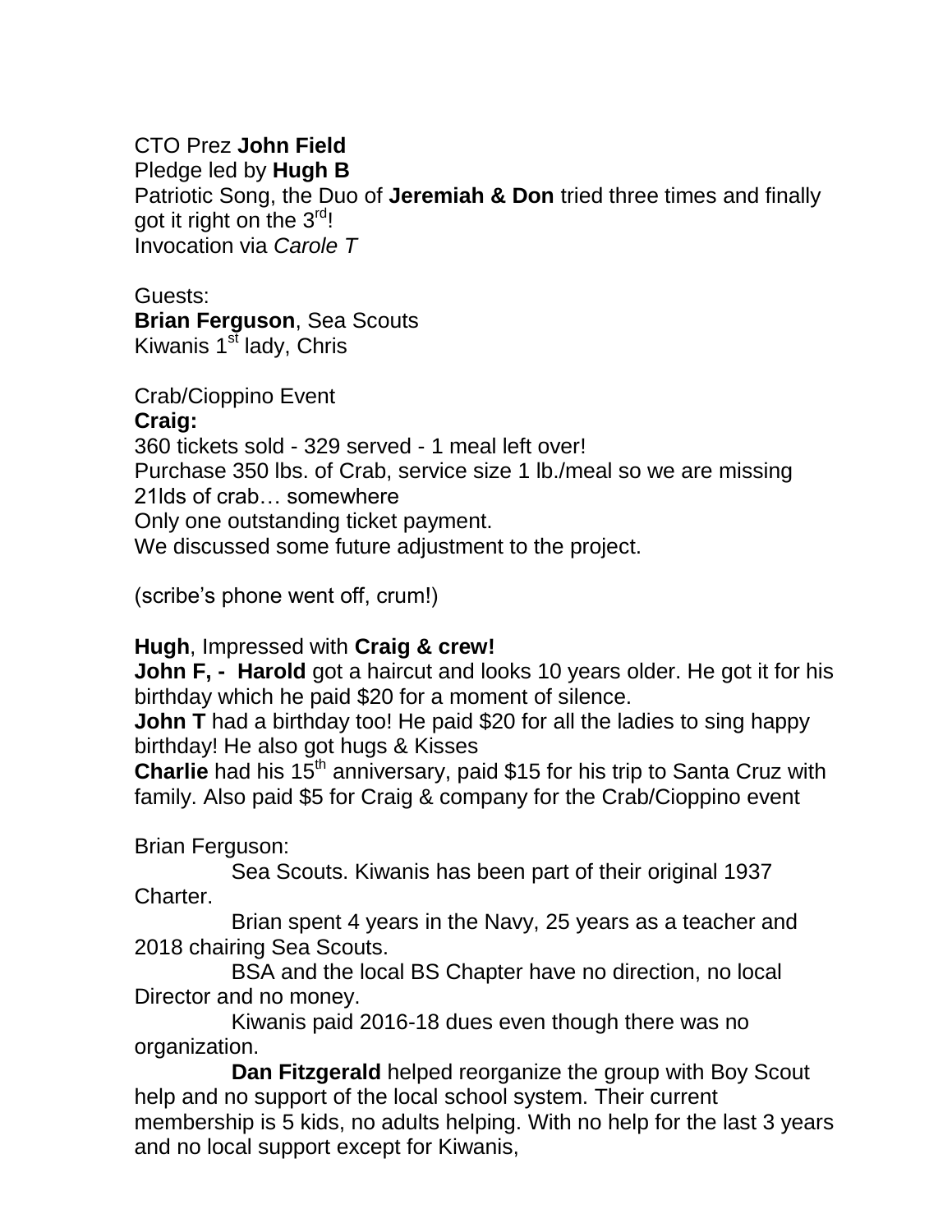Brian is **resigning** as Skipper of Sea Scouts. Member kids will be absorbed in other groups.

 The boat is in dry dock, owned by the Tuolumne Association, no insurance to move forward.

Brian asked that any donation from Kiwanis be held for now.

Happy/Sad \$s

 **Paul**, had held onto a case of wine that was not sold at one of our auctions. He just re-sold it and donated to Crab Feed Fundraiser. **Ron,** Great Job at the Crab/Cioppino Event!

**John T. Harold** got a haircut1 He thinks he looks 10 years older!! Sad \$ Mayor Mike Maciel was killed on Hwy 132.

**Jim Mesquit**, (glad to have you back) He fell recently, braking his tailbone. He's better now that he can 'sit'.

 **Jerry,** A couple of weeks age he reported that he was trying to donate some book to "friends of the library' and no one was there to meet him. He found out Saturday he was given the wrong directions. He felt better because he thought he was 'loosing-it'.

**John F**. Nice crown at C/C event, washed all the pots and pans on Sunday at the car wash!

**Bill G**. \$20 sad \$s he was not able to help at the C/C event.

 **John H.** \$5 Hurt his middle finger Friday at the C/C event, he wasn't sure how but its still swollen. Sunday, getting up to help cleanup after event he said "Oh God, why do you let me volunteer for all this stuff?" as he groaned with sore muscles! (\$ for his phone going off)

Marble Game

**Craig** had the winning ticket but not the winning marble…

Speaker:

Fallon Ferris (she has attended previously)

 She is native Modesto, attending El Vista School Attended Utah State on a Rugby Scholarship Degree in Business Administration

 Worked at Disney World Business management, went on to get her Masters while there.

 Went to work at a Marketing Tech Co until it shutdown 3/2020 due to pandemic.

 Fallon received a call from a former teacher of hers to come back to Modesto to help start a non-profit "Youth Empowerment Program".